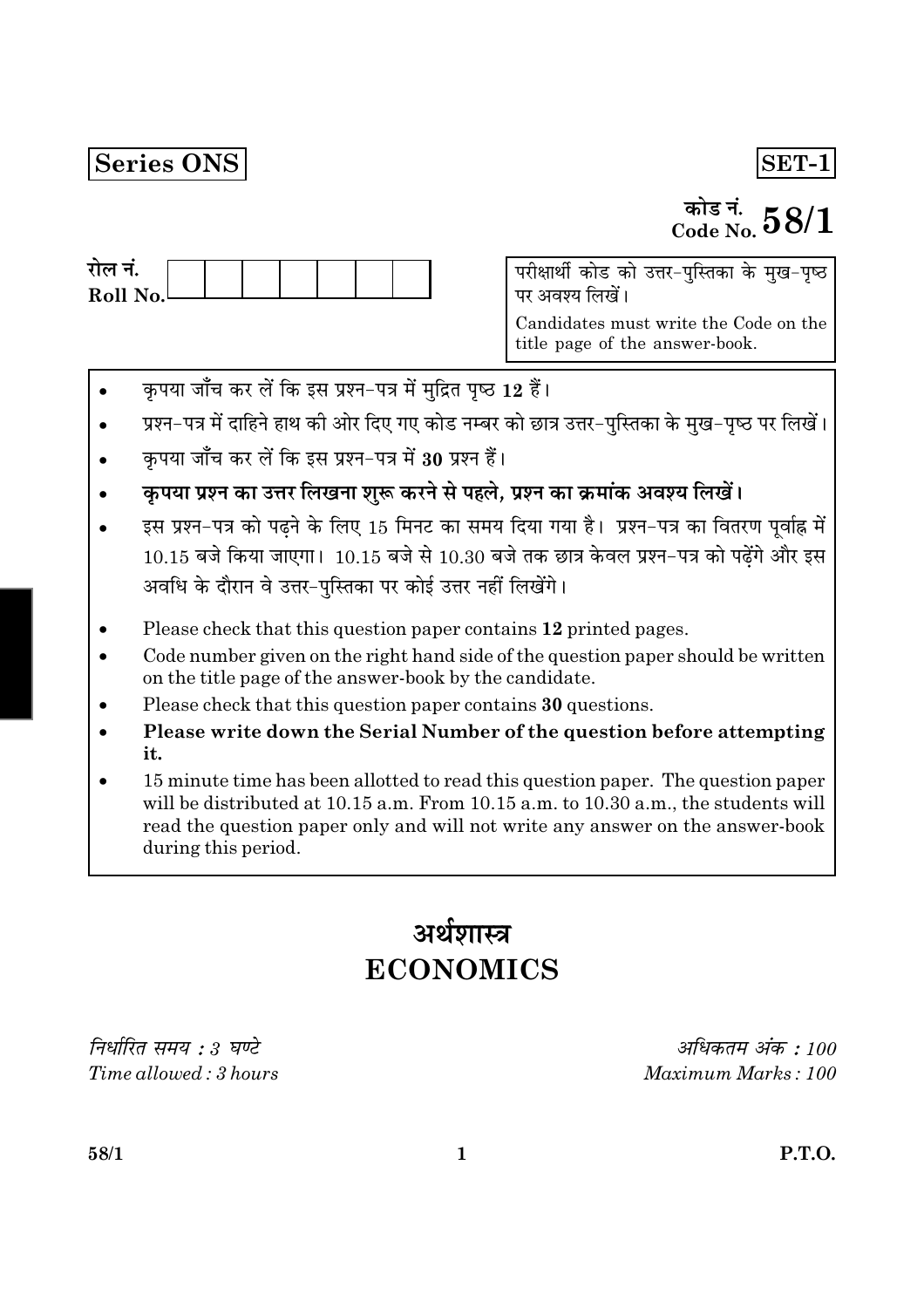#### सामान्य निर्देश :

- दोनों खण्डों के सभी प्रश्न अनिवार्य हैं।  $(i)$
- प्रत्येक प्रश्न के सामने उनके अंक दर्शाए गये हैं।  $(ii)$
- (iii) प्रश्न संख्या 1 5 और 16 20 अति लघु उत्तरीय प्रश्न हैं, प्रत्येक प्रश्न 1 अंक का है। सभी प्रश्नों के उत्तर एक वाक्य में देना है।
- (iv) प्रश्न संख्या 6 8 और 21 23 लघु उत्तरीय प्रश्न हैं, प्रत्येक प्रश्न 3 अंक का है। सभी प्रश्नों के उत्तर सामान्यत: 60 शब्दों से अधिक न हों।
- प्रश्न संख्या 9 11 और 24 26 यह भी लघु उत्तरीय प्रश्न हैं, प्रत्येक प्रश्न के 4 अंक हैं। सभी प्रश्नों  $(v)$ के उत्तर सामान्यत: 70 शब्दों से अधिक न हों।
- (vi) प्रश्न संख्या 12 15 और 27 30 दीर्घ उत्तरीय प्रश्न हैं. प्रत्येक प्रश्न के 6 अंक हैं। सभी प्रश्नों के उत्तर सामान्यत: 100 शब्दों से अधिक न हों।
- (vii) उपरोक्त प्रश्नों के उत्तर संक्षिप्त एवं सही होने चाहिए तथा यथासंभव निर्देशानुसार शब्द सीमा के भीतर उत्तर दिया जाना चाहिए।

#### *Instructions:*

- $(i)$ All questions in both sections are compulsory.
- Marks for questions are indicated against each question.  $(ii)$
- (iii) Question No. 1 5 and 16 20 are very short answer questions carrying 1 mark each. They are required to be answered in one sentence.
- (iv) Question No.  $6 8$  and  $21 23$  are short answer questions carrying 3 marks each. Answers to them should not normally exceed 60 words each.
- Question No.  $9 11$  and  $24 26$  are also short answer questions carrying 4 marks  $(v)$ each. Answers to them should not normally exceed 70 words each.
- (vi) Question No. 12 15 and 27 30 are long answer questions carrying 6 marks each. Answers to them should not normally exceed 100 words each.
- (vii) Answers should be brief and to the point and the above word limit be adhered to as far as possible.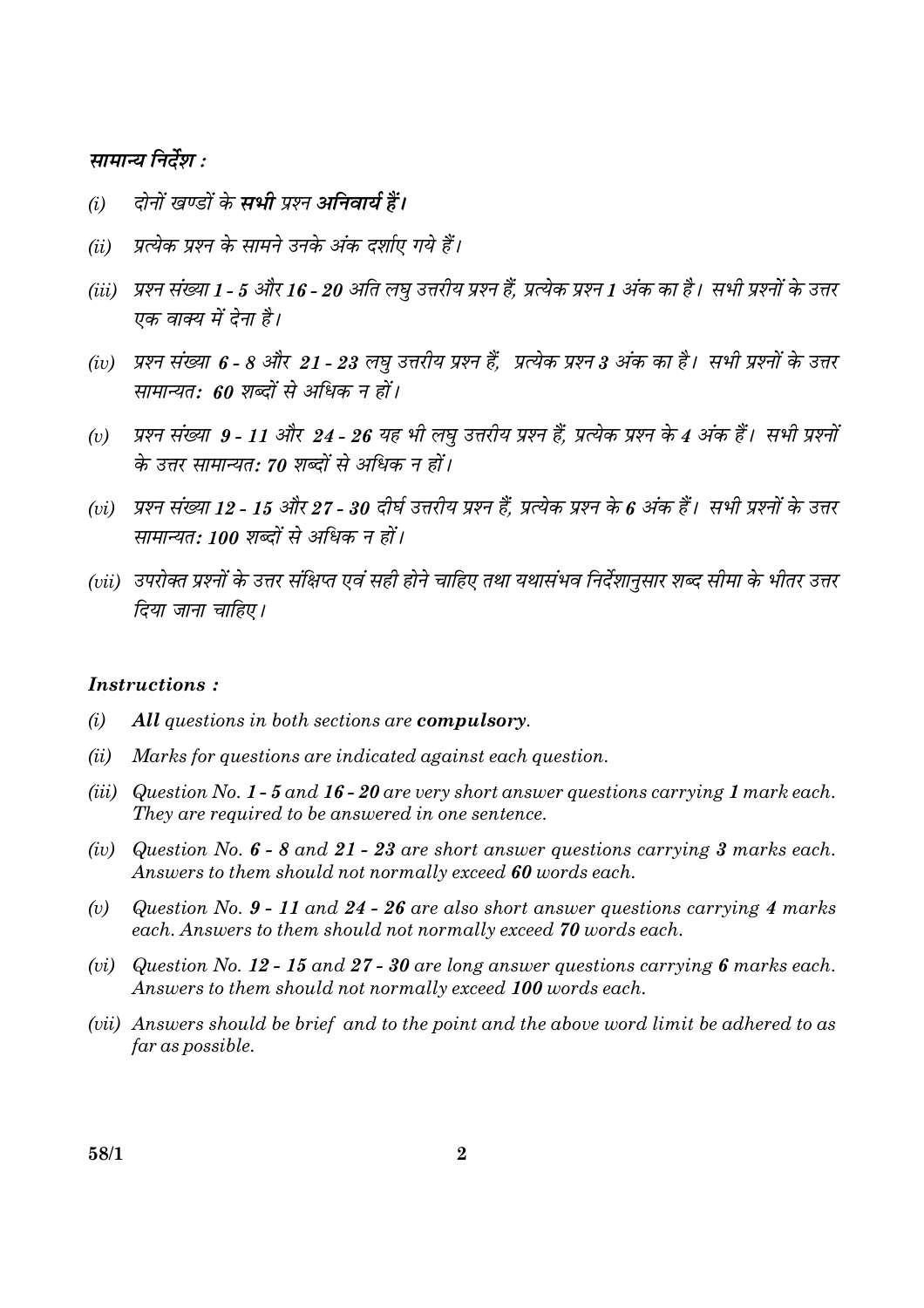#### खण्ड - अ

# **SECTION - A**

यदि कुल अचल लागत शून्य हो, तो औसत परिवर्ती लागत और औसत कुल लागत में क्या संबंध  $\mathbf{1}$  $\mathbf{1}$ . होगा ?

What is the relation between Average Variable Cost and Average Total Cost, if Total Fixed Cost is zero?

एक फर्म एक वस्तु की कितनी भी मात्रा दी गयी कीमत पर बेच सकती है। फर्म की सीमांत सम्प्राप्ति  $\mathbf{1}$  $2.$ (आगम):

(सही विकल्प चनिए):

- (a) औसत सम्प्राप्ति से अधिक होगी
- (b) औसत सम्प्राप्ति से कम होगी
- औसत सम्प्राप्ति के समान होगी  $\left( \mathrm{c}\right)$
- (d) शून्य होगी

A firm is able to sell any quantity of a good at a given price. The firm's marginal revenue will be:

(Choose the correct alternative):

- Greater than Average Revenue  $(a)$
- $(b)$ Less than Average Revenue
- Equal to Average Revenue  $(c)$
- $(d)$ Zero
- 'माँग में परिवर्तन' कब आता है ?  $\overline{3}$ .

When does 'change in demand' take place?

 $\mathbf{1}$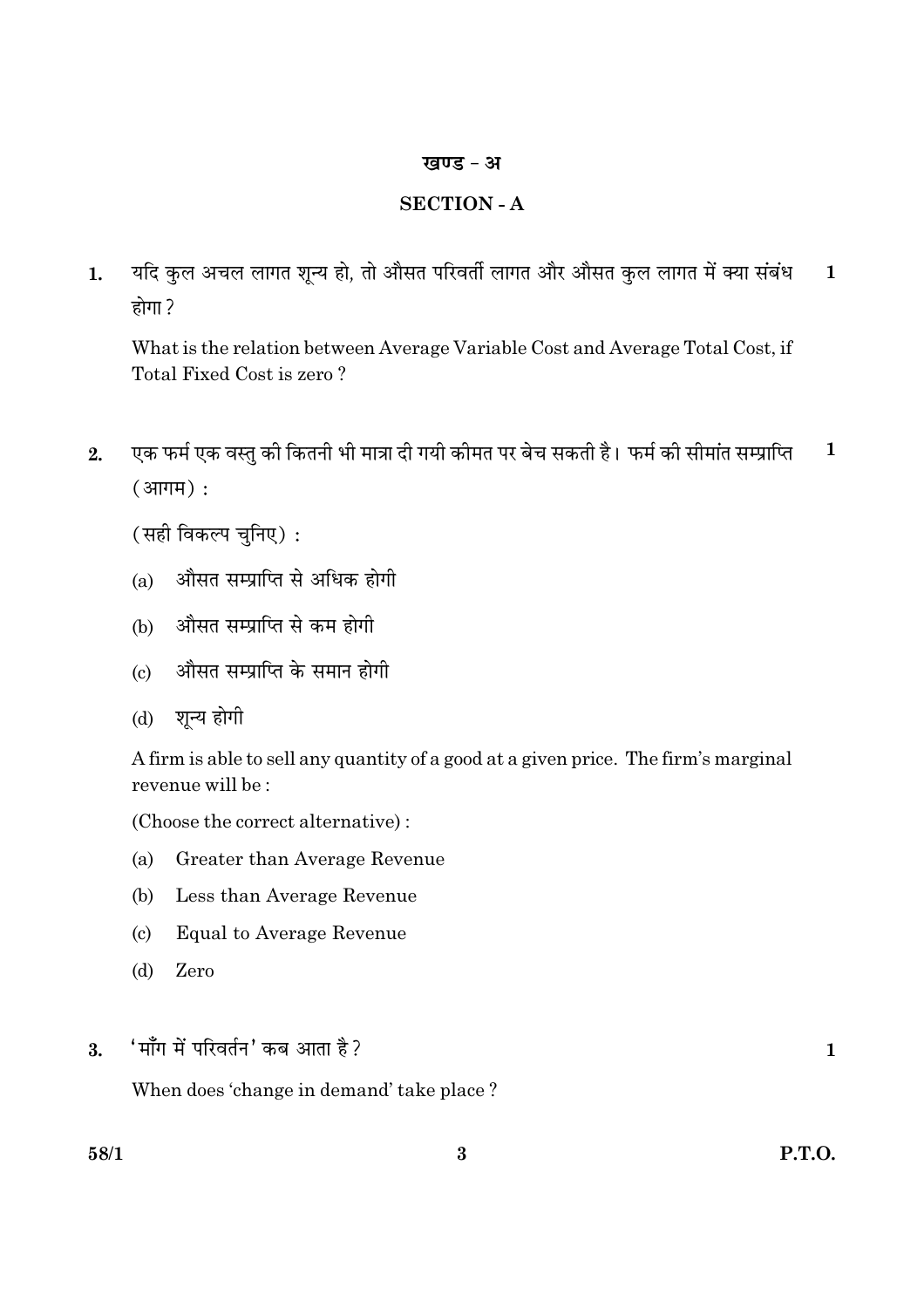विभेदी उत्पाद इसकी एक विशेषता है :  $\overline{4}$ .

(सही विकल्प चुनिए):

- केवल एकाधिकारिक प्रतियोगिता की  $(a)$
- (b) केवल अल्पाधिकार की
- एकाधिकारिक प्रतियोगिता और अल्पाधिकार दोनों की  $\left( \mathrm{c}\right)$
- एकाधिकार की  $(d)$

Differentiated products is a characteristic of:

(Choose the correct alternative):

- $(a)$ Monopolistic competition only
- $(b)$ Oligopoly only
- $(c)$ Both monopolistic competition and oligopoly
- $(d)$ Monopoly
- इस बाजार में एक फर्म का माँग वक्र पूर्णतया लोचदार होता है :  $5<sub>1</sub>$

(सही विकल्प चुनिए):

- $(a)$  पूर्ण प्रतियोगिता
- (b) एकाधिकार
- एकाधिकारिक प्रतियोगिता  $(c)$
- अल्पाधिकार  $(d)$

Demand curve of a firm is perfectly elastic under:

(Choose the correct alternative)

- Perfect competition  $(a)$
- $(b)$ Monopoly
- Monopolistic competition  $(c)$
- Oligopoly  $(d)$

 $\mathbf{1}$ 

 $\mathbf{1}$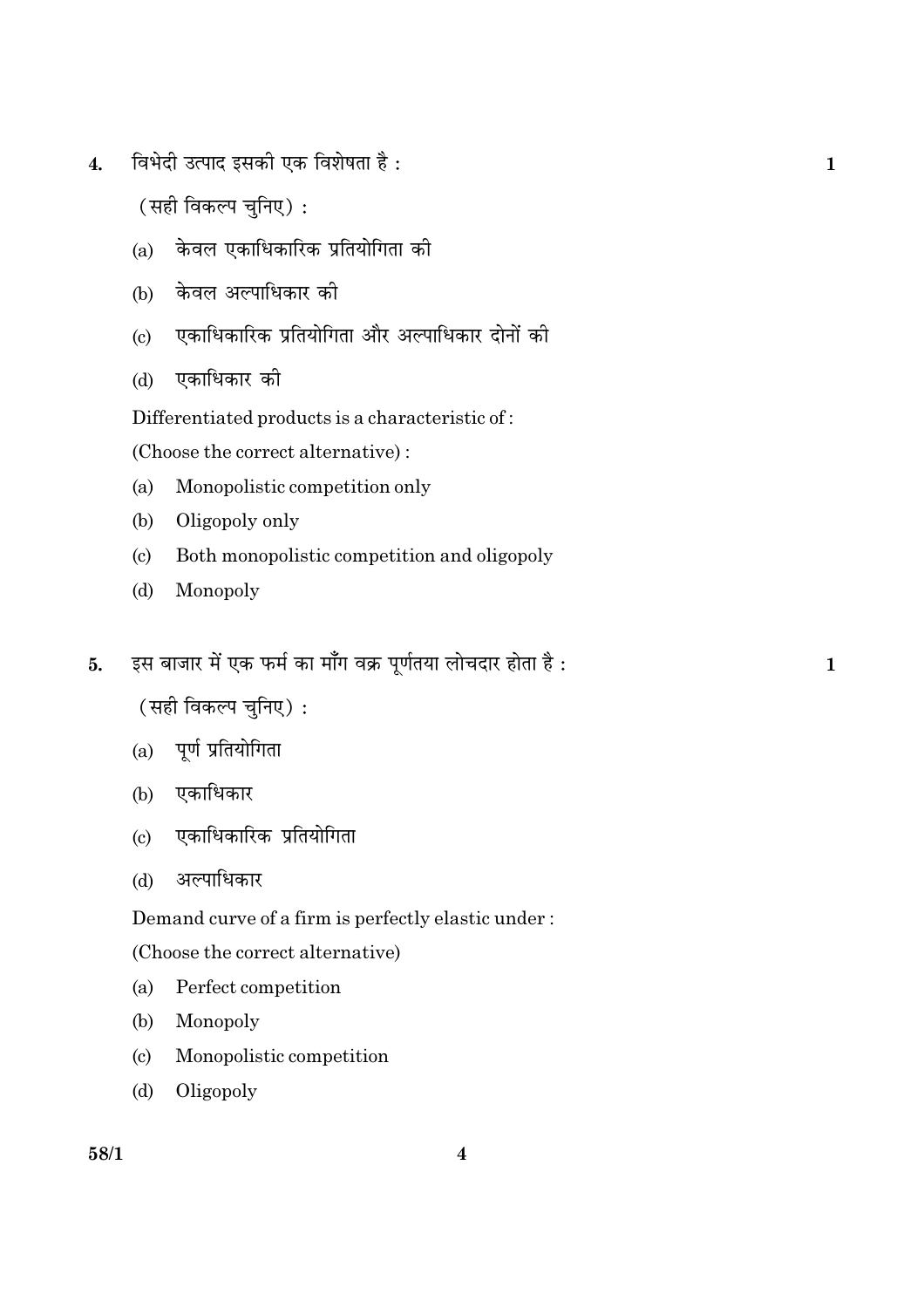$\bf{3}$ एक उपभोक्ता केवल दो वस्तुओं X और Y का उपभोग करता है। X और Y की सीमांत उपयोगिता 6. क्रमश: 3 और 4 है। X और Y दोनों की कीमत ₹ 4 प्रति इकाई है। क्या उपभोक्ता संतुलन में है? उपभोक्ता की आगे प्रतिक्रिया क्या होगी ? कारण दीजिए।

A consumer consumes only two goods X and Y. Marginal utilities of X and Y are 3 and 4 respectively. Prices of X and Y are  $\overline{\zeta}$  4 per unit each. Is consumer in equilibrium? What will be further reaction of the consumer? Give reasons.

वस्तु की कीमत में 10 प्रतिशत वृद्धि का उसकी माँग पर क्या प्रभाव होगा यदि माँग की कीमत लोच 7.  $\bf{3}$ (a) शन्य, (b)  $-1$ , (c)  $-2$  हो।

What will be the effect of 10 percent rise in price of a good on its demand if price elasticity of demand is (a) Zero, (b)  $-1$ , (c)  $-2$ .

न्यूनतम कीमत सीमा से क्या अभिप्राय है? इसके परिणाम समझाइए। 8.

#### अथवा

यदि वर्तमान बाजार कीमत संतुलन कीमत से अधिक हो, तो इसके कारण पडने वाले प्रभावों की शृंखला समझाइए।

What is minimum price ceiling? Explain its implications.

# **OR**

If the prevailing market price is above the equilibrium price, explain its chain of effects.

माँग की परिभाषा दीजिए। बाजार माँग को प्रभावित करने वाले कारक बताइए। 9.  $\overline{\mathbf{4}}$ 

Define demand. Name the factors affecting market demand.

 $\mathbf{3}$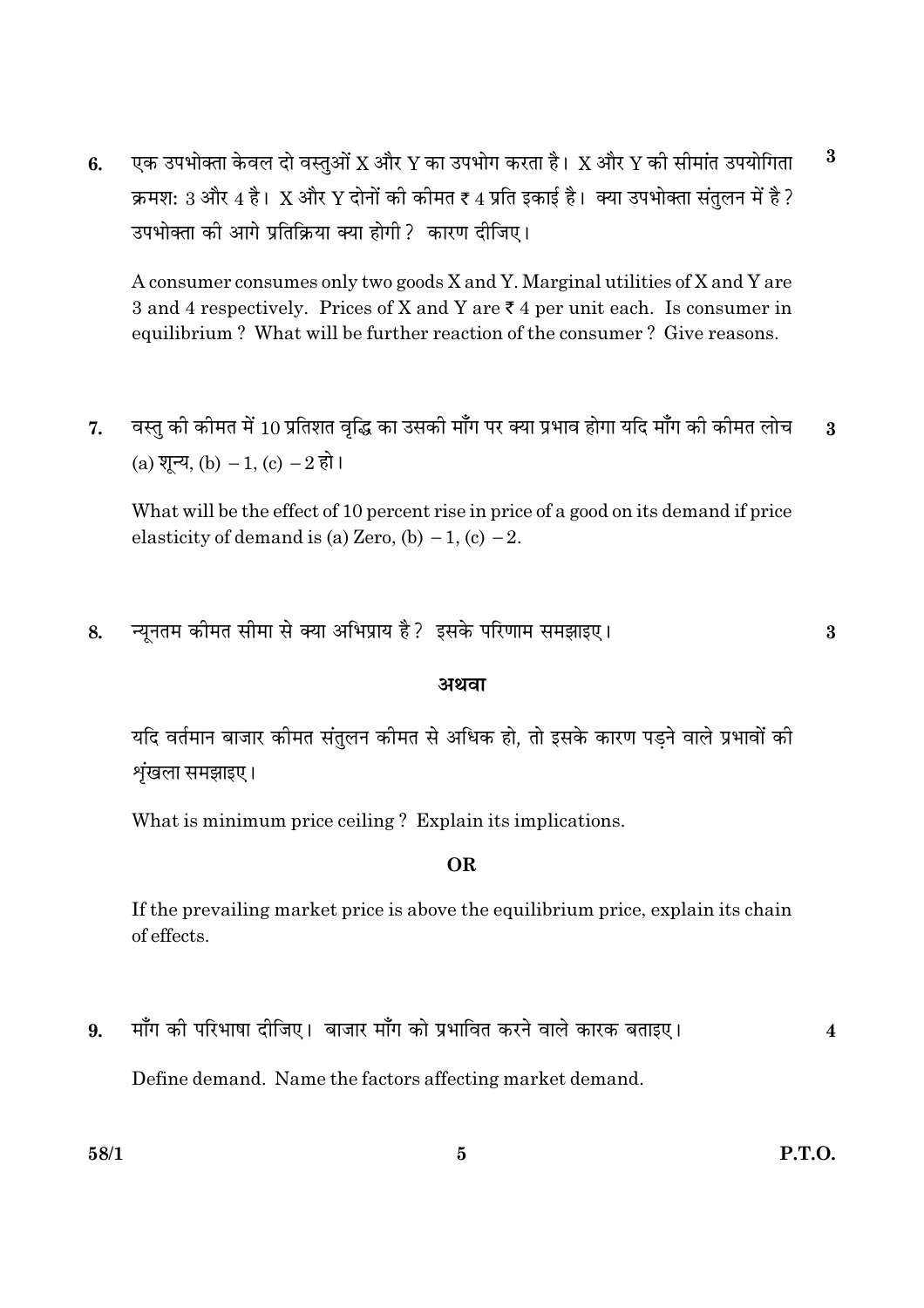$\overline{\mathbf{4}}$ 10. अचल लागत की परिभाषा दीजिए। एक उदाहरण दीजिए। कारण बताते हुए समझाइए कि जैसे-जैसे उत्पादन में वृद्धि की जाती है औसत अचल लागत का व्यवहार क्या रहता है?

#### अथवा

सीमांत उत्पाद की परिभाषा दीजिए। जब केवल एक आगत में वृद्धि की जाय और अन्य आगतों को स्थिर रखा जाय तो सीमांत उत्पाद का व्यवहार बताइए।

Define fixed cost. Give an example. Explain with reason the behaviour of Average Fixed Cost as output is increased.

#### OR.

Define marginal product. State the behaviour of marginal product when only one input is increased and other inputs are held constant.

जब एक उत्पाद की कीमत ₹ 12 प्रति इकाई से घटकर ₹ 9 प्रति इकाई हो जाती है. तो उत्पादक उत्पाद  $11.$  $\overline{4}$ की पूर्ति 75 प्रतिशत कम करता है। पूर्ति की कीमत लोच ज्ञात कीजिए।

When price of a commodity falls from  $\bar{\tau}$  12 per unit to  $\bar{\tau}$  9 per unit, the producer supplies 75 percent less output. Calculate price elasticity of supply.

12. एक अर्थव्यवस्था में केन्द्रीय समस्याएँ क्यों पैदा होती हैं ? ''किसके लिए उत्पादन किया जाय''  $6\phantom{1}6$ केन्द्रीय समस्या समझाइए।

Why do central problems of an economy arise? Explain the central problem of "for whom to produce"?

अनधिमान वक्रों की तीन विशेषताओं की व्याख्या कीजिए।  $13<sub>1</sub>$ 

6

Explain three properties of indifference curves.

 $58/1$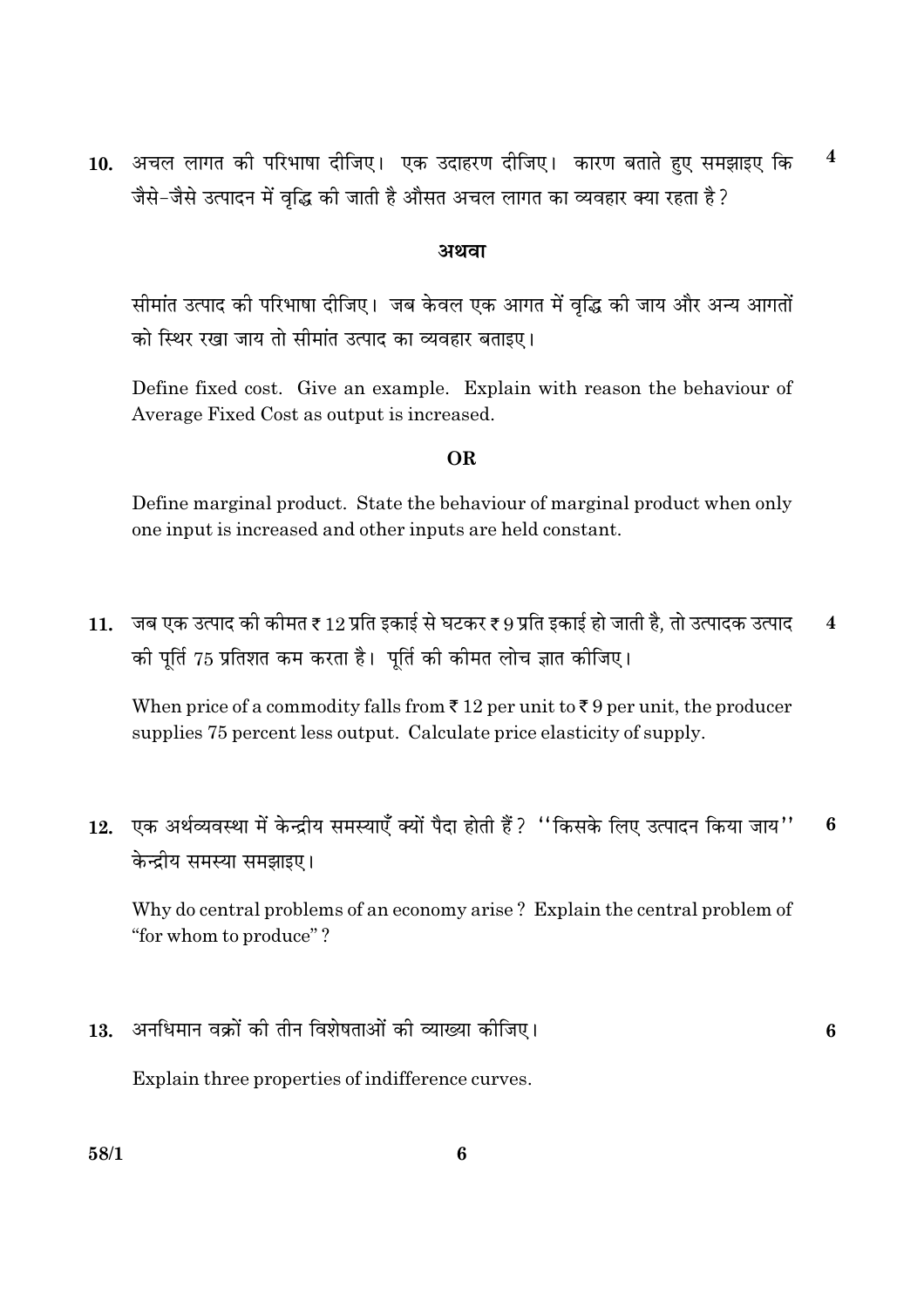(a) वस्तु X की अपनी कीमत गिरने और (b) वस्तु X पर कर की दर बढने का पूर्ति वक्र पर पडने 6  $14.$ वाला प्रभाव समझाइए। रेखाचित्रों का प्रयोग कीजिए।

Examine the effect of (a) fall in the own price of good  $X$  and (b) rise in tax rate on good X, on the supply curve. Use diagrams.

# दृष्टिहीन परीक्षार्थियों के लिए प्रश्न संख्या 14 के स्थान पर।

(a) वस्तु X की अपनी कीमत गिरने और (b) वस्तु X पर कर की दर बढ़ाने का पूर्ति पर प्रभाव समझाइए। तालिका का प्रयोग कीजिए।

# For blind candidates in lieu of Q. No 14.

Examine the effect of (a) fall in the own price of good X and (b) rise in tax rate on good X on supply of a good. Use schedule.

- एक पूर्ण प्रतियोगी बाजार में निम्नलिखित के परिणामों की व्याख्या कीजिए : 15.
	- (a) विक्रेताओं की बडी संख्या
	- (b) समरूप उत्पाद

#### अथवा

एक अल्पाधिकार बाजार में निम्नलिखित के परिणामों की व्याख्या कीजिए :

- (a) नई फर्मों के प्रवेश में रुकावटें
- केवल कुछ या कुछ बडे उत्पादक  $(b)$

Explain the implications of the following in a perfectly competitive market:

- Large number of sellers  $(a)$
- Homogeneous products. (b)

#### **OR**

Explain the implications of the following in an oligopoly market:

- Barriers to entry of new firms  $(a)$
- (b) A few or a few big sellers

6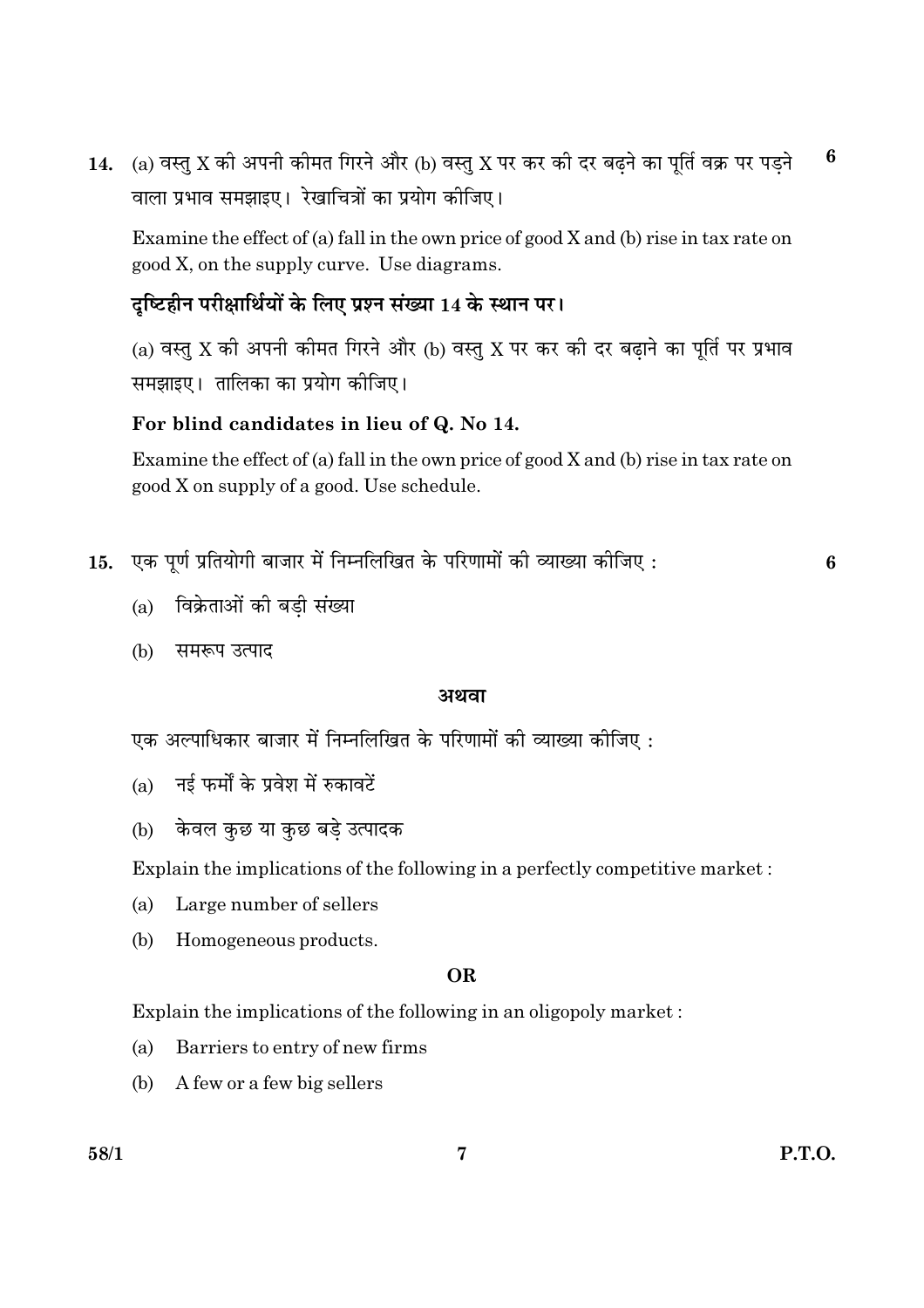# खण्ड - ब

# **SECTION - B**

| 16.  |                                  | प्रवाह को परिभाषा दीजिए।                                     | $\mathbf 1$ |  |  |
|------|----------------------------------|--------------------------------------------------------------|-------------|--|--|
|      |                                  | Define flows.                                                |             |  |  |
| 17.  |                                  | निम्नलिखित को प्राप्त कारक आय का योग राष्ट्रीय आय कहलाता है: | $\mathbf 1$ |  |  |
|      | (सही विकल्प चुनिए)               |                                                              |             |  |  |
|      | (a)                              | नागरिक                                                       |             |  |  |
|      |                                  | (b) आर्थिक क्षेत्र                                           |             |  |  |
|      | $\left( \mathrm{c}\right)$       | निवासी                                                       |             |  |  |
|      | (d)                              | निवासी और गैर-निवासी दोनों                                   |             |  |  |
|      |                                  | National income is the sum of factor incomes accruing to:    |             |  |  |
|      |                                  | (Choose the correct alternative)                             |             |  |  |
|      | (a)<br>(b)                       | Nationals<br>Economic territory                              |             |  |  |
|      | (c)                              | Residents                                                    |             |  |  |
|      | (d)                              | Both residents and non-residents                             |             |  |  |
| 18.  |                                  | सरकारी बजट में राजस्व प्राप्तियों से क्या अभिप्राय है ?      | $\mathbf 1$ |  |  |
|      |                                  | What are revenue receipts in a government budget?            |             |  |  |
| 19.  |                                  | प्राथमिक घाटा इसके समान होता है :                            | $\mathbf 1$ |  |  |
|      | (सही विकल्प चुनिए)               |                                                              |             |  |  |
|      | (a)                              | ऋण                                                           |             |  |  |
|      | (b)                              | ब्याज भुगतान                                                 |             |  |  |
|      | $\left( \mathrm{c}\right)$       | ऋण घटा ब्याज भुगतान                                          |             |  |  |
|      |                                  | (d) ऋण और ब्याज भुगतान दोनों                                 |             |  |  |
|      |                                  | Primary deficit equals:                                      |             |  |  |
|      | (Choose the correct alternative) |                                                              |             |  |  |
|      | (a)                              | Borrowings                                                   |             |  |  |
|      | (b)                              | Interest payments                                            |             |  |  |
|      | $\left( \mathrm{c}\right)$       | Borrowings less interest payments                            |             |  |  |
|      | (d)                              | Borrowings and interest payments both                        |             |  |  |
| 58/1 |                                  | 8                                                            |             |  |  |
|      |                                  |                                                              |             |  |  |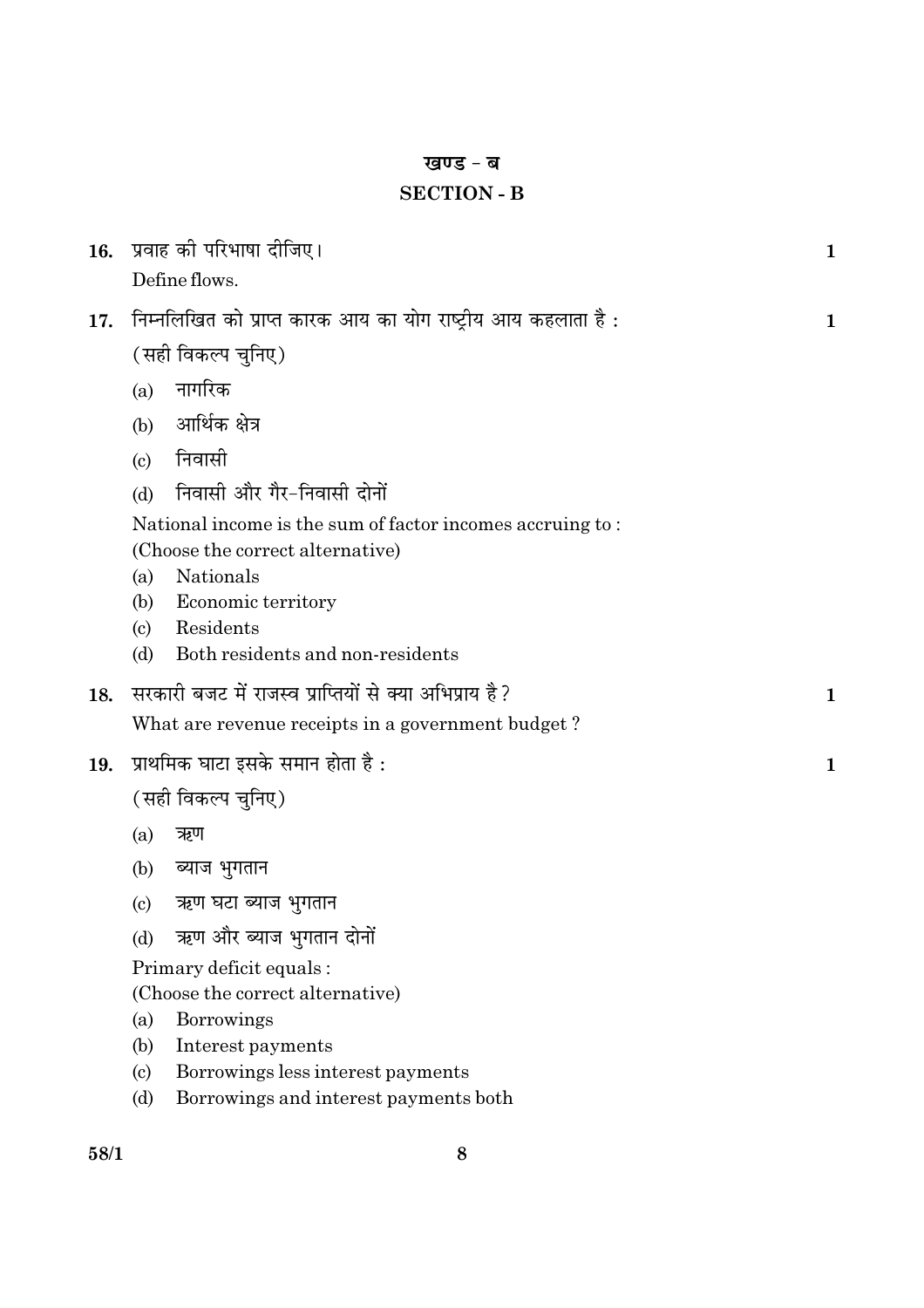- $\mathbf 1$ भुगतान संतुलन लेखा में जो विदेशी विनिमय लेनदेन अन्य लेनदेनों से प्रभावित नहीं होते, यह 20. कहलाते हैं : (सही विकल्प चुनिए)
	- (a) चालू लेनदेन
	- (b) पूँजीगत लेनदेन
	- (c) स्वतंत्र लेनदेन
	- समायोजन हेतु लेनदेन  $(d)$

Foreign exchange transactions which are independent of other transactions in the Balance of Payments Account are called :

(Choose the correct alternative)

- $(a)$ Current transactions
- $(b)$ Capital transactions
- $\left( \mathrm{c}\right)$ Autonomous transactions
- (d) Accommodating transactions
- यदि वास्तविक आय ₹ 200 करोड़ है और कीमत सूचकांक 135 हो, तो मौद्रिक आय का परिकलन 3 21. कोजिए।

Assuming real income to be  $\bar{\tau}$  200 crore and price index to be 135, calculate nominal income.

समग्र माँग से क्या अभिप्राय है ? इसके घटक बताइए। 22

#### अथवा

समझाइए कि मुद्रा आपूर्ति पर नियंत्रण रखने से अधिमाँग को कैसे कम किया जा सकता है।

What is aggregate demand? State its components.

# **OR**

Explain how controlling money supply is helpful in reducing excess demand.

 $\overline{\mathbf{3}}$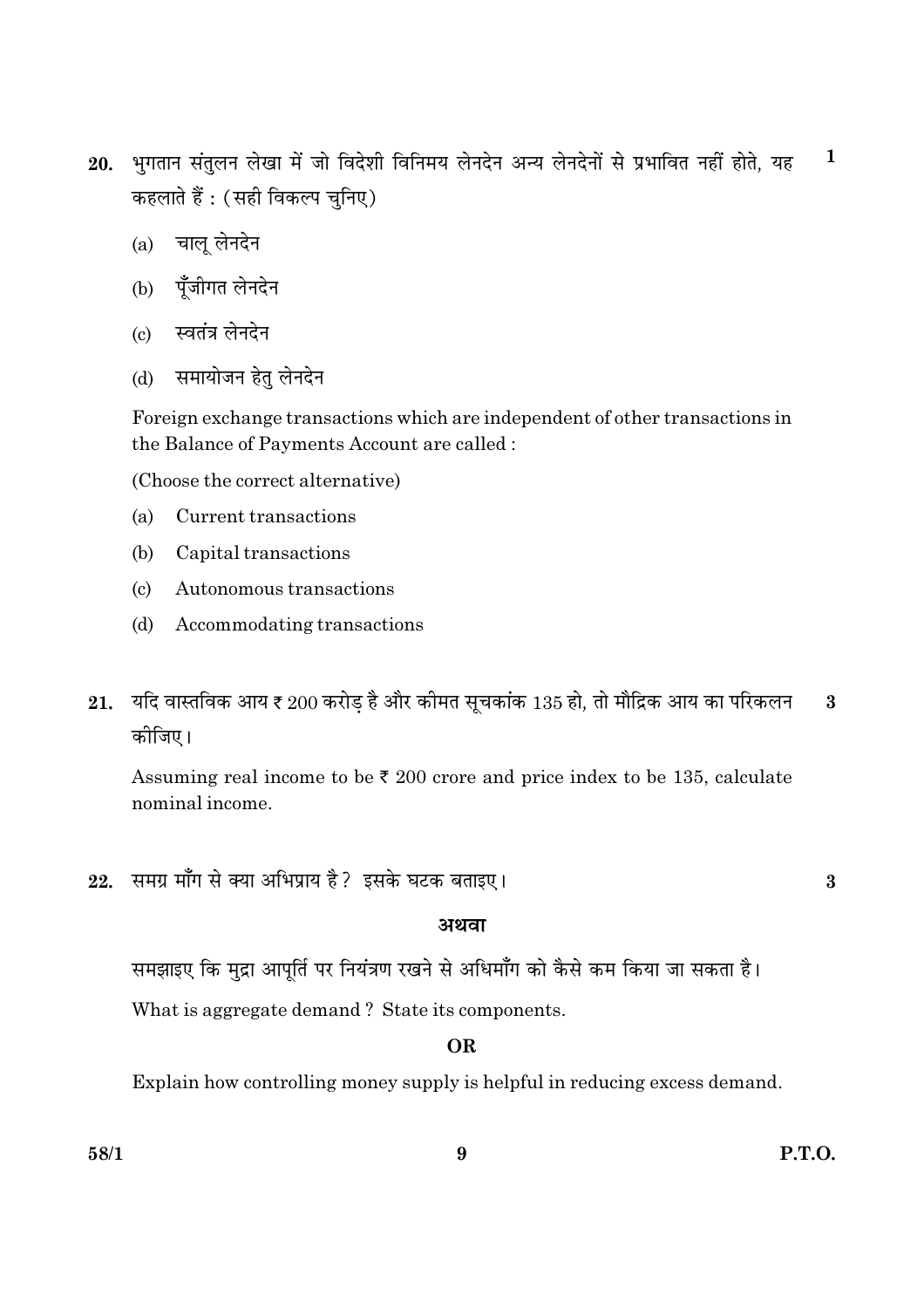एक अर्थव्यवस्था संतुलन में है। सीमांत उपभोग प्रवृत्ति का परिकलन कीजिए : 23.

राष्ट्रीय आय =  $1000$ स्वतंत्र उपभोग व्यय =  $200$ निवेश व्यय =  $100$ An economy is in equilibrium. Calculate Marginal Propensity to Consume : National income  $= 1000$ Autonomous consumption expenditure  $= 200$ Investment expenditure  $= 100$ 

 $\bf{3}$ 

 $\overline{\mathbf{4}}$ 

24. पैटोल और डीज़ल कारों की बिक्री, विशेषतया बडे शहरों में निरंतर बढ रही है। इसके सकल घरेल  $\overline{\mathbf{4}}$ उत्पाद और कल्याण पर पडने वाले प्रभावों की व्याख्या कीजिए।

Sale of petrol and diesel cars is rising particularly in big cities. Analyse its impact on gross domestic product and welfare.

मुद्रा का 'विनिमय का माध्यम' कार्य समझाइए। इसने वस्तु विनिमय से संबंधित समस्या का  $\overline{\mathbf{4}}$ 25. समाधान कैसे किया है?

#### अथवा

मद्रा का 'आस्थगित भगतान का मानक' कार्य समझाइए। इसने वस्त विनिमय से संबंधित समस्या का समाधान कैसे किया है?

Explain the 'medium of exchange' function of money. How has it solved the related problem created by barter?

#### **OR**

Explain the 'standard of deferred payment' function of money. How has it solved the related problem created by barter?

26. समझाइए 'रेपो दर' किस प्रकार ऋण सृजन के नियत्रंण में सहायक हो सकती है। Explain how 'Repo Rate' can be helpful in controlling credit creation.

 $58/1$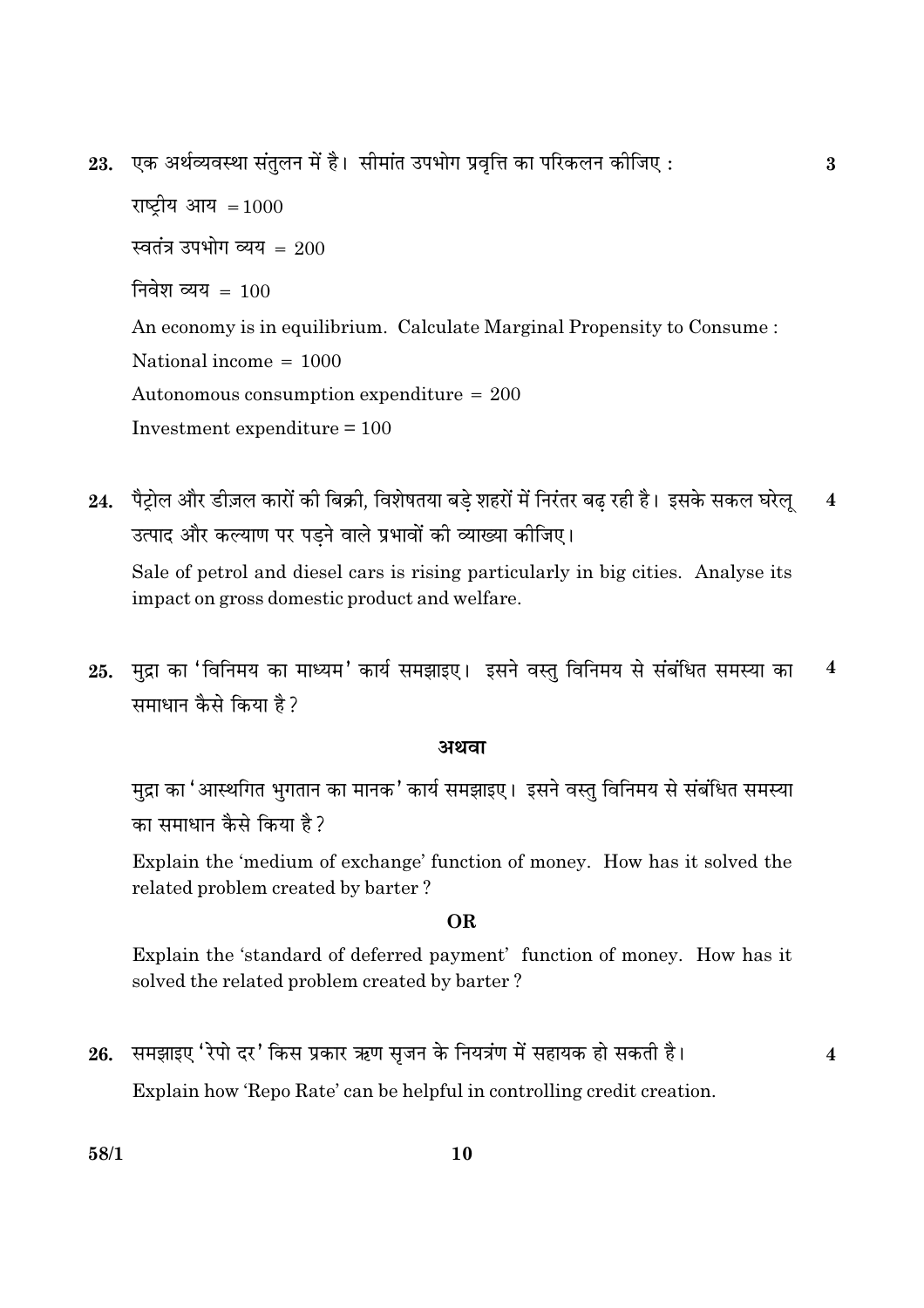राजस्व व्यय और पुँजीगत व्यय में क्या अंतर है? समझाइए कर और सरकारी व्यय किस प्रकार 6 27. समाज में आय के वितरण को प्रभावित करने में सहायक हो सकते हैं।

#### अथवा

प्रत्यक्ष कर और अप्रत्यक्ष कर में क्या अंतर है ? संसाधनों के आवंटन को प्रभावित करने में सरकारी बजट की भूमिका समझाइए।

What is the difference between revenue expenditure and capital expenditure? Explain how taxes and government expenditure can be used to influence distribution of income in the society.

#### OR.

What is the difference between direct tax and indirect tax? Explain the role of government budget in influencing allocation of resources.

28. बचत वक्र से उपभोग वक्र प्राप्त कीजिए और ऐसा करने में लिए जाने वाले चरण बताइए। रेखाचित्र 6 का प्रयोग कीजिए।

Given saving curve, derive consumption curve and state the steps in doing so. Use diagram.

# दृष्टिहीन विद्यार्थियों के लिए प्रश्न संख्या 28 के स्थान पर।

उपभोग फलन समझाइए। उपभोग फलन से बचत फलन प्राप्त कीजिए।

#### For the Blind Candidates in lieu of Q. No. 28.

Explain consumption function. Derive saving function from consumption function.

- भारतीय निवेशक विदेशों में उधार देते हैं। निम्नलिखित प्रश्नों का उत्तर दीजिए: 29.
- 6
- (a) भुगतान संतुलन लेखा के किस उपलेखा और किस पक्ष पर यह उधार दर्ज होगा ? कारण दीजिए।
- इस उधार का बाजार विनिमय दर पर प्रभाव समझाइए। (b)

Indian investors lend abroad. Answer the following questions:

- (a) In which sub-account and on which side of the Balance of Payments Account such lending is recorded? Give reasons.
- (b) Explain the impact of this lending on market exchange rate.